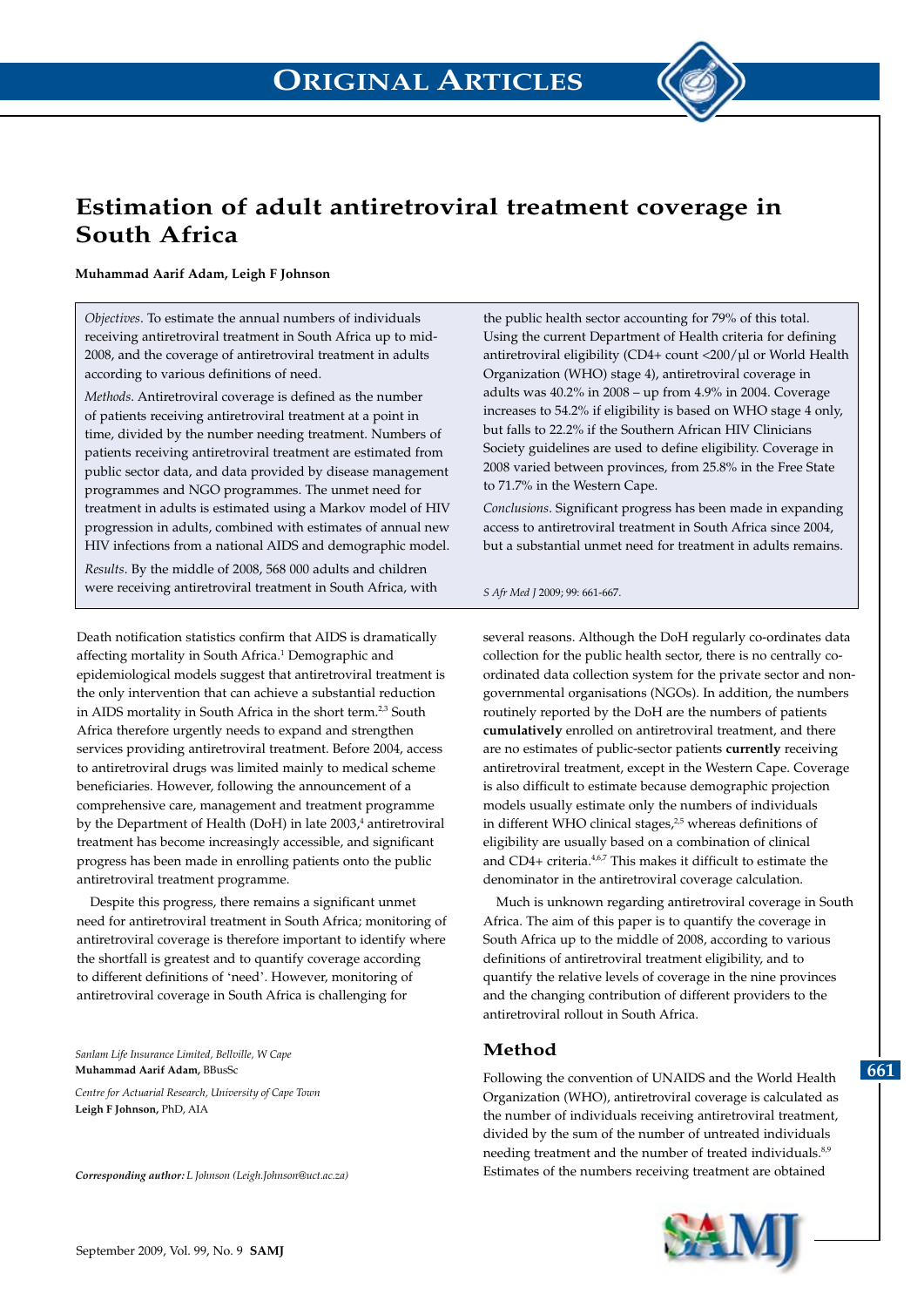**ORIGINAL ARTICLES**

from public sector programme reports and data collected from the private sector, while estimates of the unmet need for treatment are derived from a model of HIV progression in HIVinfected individuals. Although numbers receiving treatment are calculated for both adults and children, antiretroviral coverage is calculated for adults only, since definitions of antiretroviral eligibility and rates of HIV progression differ between children and adults.

# **Estimation of numbers receiving antiretroviral treatment**

Estimates of the numbers of patients starting antiretroviral treatment each year in public health facilities are obtained from unpublished reports of the cumulative numbers of patients who have started antiretroviral treatment at different times (Department of Health internal report dated 7 May 2009: National Strategic Plan for HIV and AIDS/CCMT monthly statistics, March 2009).10 To allow for mortality and loss to follow-up after starting treatment, rates of retention are applied to these annual numbers of individuals starting therapy. Based on estimates of retention in the Western Cape,<sup>11</sup> it is assumed that the probability of remaining on treatment for the first 6 months after starting therapy is 0.895, and the annual probability of remaining on treatment thereafter is 0.935. The number of individuals receiving treatment at time *t* (in years) is thus calculated as:

$$
N(t) = N(t-1) \times 0.935 + S(t-1) \times 0.895
$$
 (1)

where  $S(t-1)$  is the number of individuals starting treatment between time *t* – 1 and time *t*. It is assumed that individuals starting treatment between time *t* – 1 and time *t* do so, on average, at time  $t - \frac{1}{2}$ .

Estimates of the numbers of patients receiving antiretroviral treatment through disease management programmes (DMPs), workplace treatment programmes (WPTPs) and NGO programmes operating outside of public health facilities are based on three data sources:

- 1. early published data from Aid for AIDS,<sup>12</sup> which was treating approximately 80% of all antiretroviral patients in 200213
- 2. early data on NGO programmes operating before 200414
- 3. more recent data collected from individual programmes from 2005 to 2008.15

Since programmes do not provide estimates at regular

**662**

intervals, and since information is missing for some programmes during certain periods, estimates of numbers of patients receiving treatment at the middle of each year are obtained by using linear interpolation and extrapolation of estimates at other time points. The number of individuals starting treatment between time  $t - 1$  and time  $t$ ,  $S(t-1)$ , is estimated by entering the private sector estimates of *N*(*t–1*) and *N*(*t*) into equation (1) and assuming that the rates of retention

in the private sector $16,17$  are the same as those in the Western Cape.

For some years, data on the provincial distribution of treatment numbers are not available. In these years, we assumed that the proportion of individuals treated in a particular province, and for a given sector (private/public/ NGO), was the same as that estimated in the most recent year. For the public and NGO sectors, the most recent provincial distributions are for 2008. For the private sector, a provincial distribution could be obtained only for 2003, based on a weighting of the  $2003$  population<sup>5</sup> by the proportion of the population with medical cover<sup>18</sup> and the proportion of medically insured individuals on antiretroviral treatment.<sup>12</sup>

### **Estimation of unmet need for treatment**

The unmet need for treatment was estimated by using a Markov model of HIV progression that divides HIV-infected adults into compartments based on their current CD4+ count, clinical status and current receipt of antiretroviral treatment (Fig. 1). The initial CD4 distribution of HIV-infected adults, at the time they acquire HIV, as well as the probabilities of transition between the HIV stages in Fig. 1, are set at the rates estimated by Hendriks *et al*. 19 from men in Amsterdam from 1990 to 1996. These rates were selected from several other possible sources,19-22 because they produced an estimated median HIV survival time consistent with medians estimated for South Africa in other studies<sup>23,24</sup> and because they produced a distribution of CD4+ counts in HIV-infected adults roughly consistent with the distributions observed in South African surveys.25-27

Assumptions about the annual number of new adult HIV infections were obtained from the ASSA2003 AIDS and Demographic model.<sup>5</sup> The model projects the change in the number of infected individuals in the different CD4 stages at monthly intervals, adding new infections and removing individuals who die or start antiretroviral treatment. Non-HIV mortality is set at a rate of 0.005 per annum, equal to the average non-HIV mortality rate in HIV-positive South African adults estimated by the ASSA2003 model. The numbers of adults starting antiretroviral treatment in each period are set at 90% of the *S*(*t*) estimates obtained previously, since



rig. 1. *Noder by TITV progression in TITV*-injected datas. Transitions<br>represented by solid lines are calculated using specified transition probabilities, while transitions represented by dashed lines are calculated using *Fig. 1. Model of HIV progression in HIV-infected adults. Transitions specified numbers starting antiretroviral treatment.*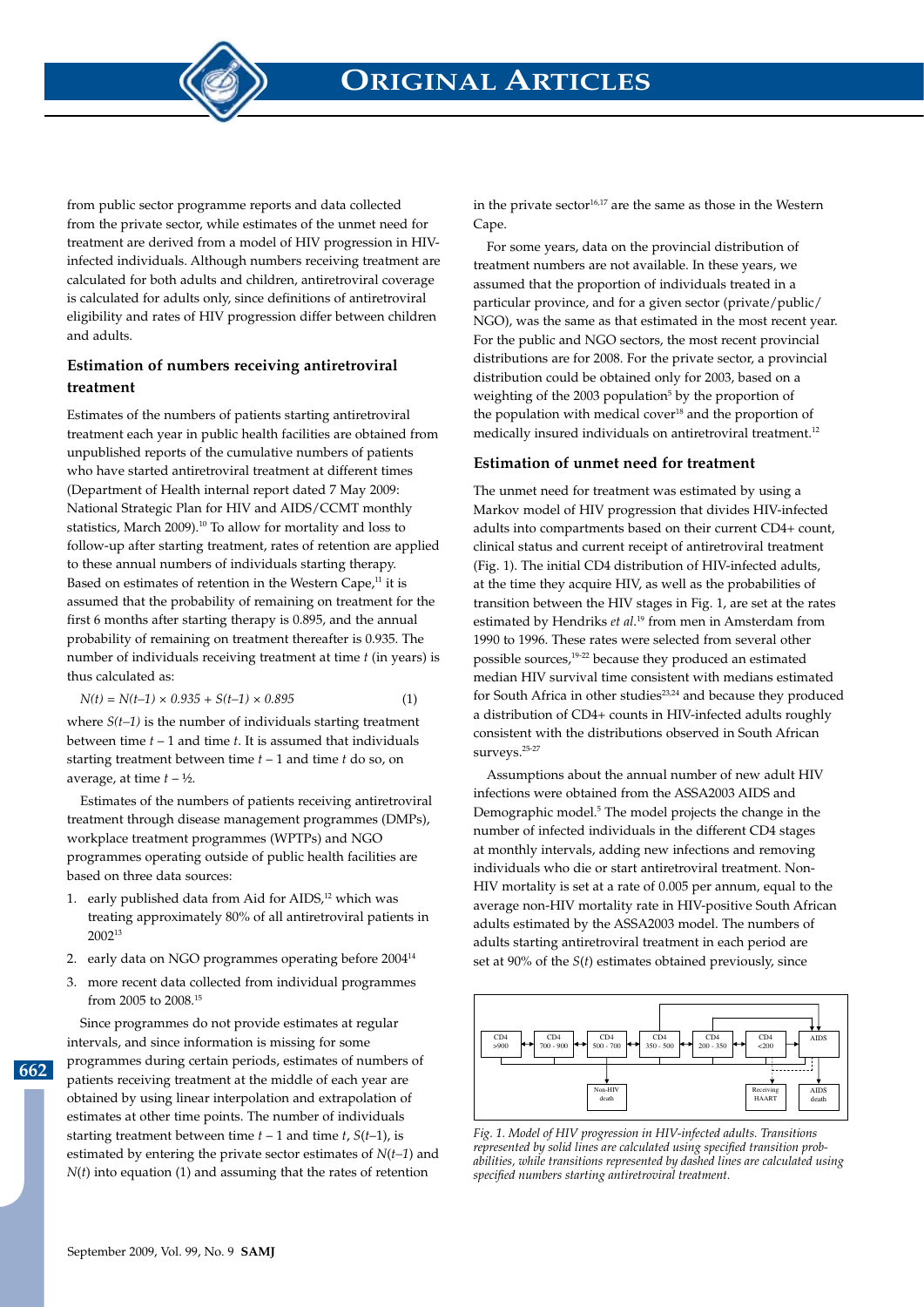

approximately 10% of those receiving antiretroviral treatment are children. Based on data from South African treatment programmes,17,28,29 we assumed that 35% of adults starting treatment had already progressed to AIDS and the balance started therapy when their CD4+ count was  $\langle 200/\mu \text{I} \rangle$ , prior to the development of clinical AIDS.

Estimates of unmet need are calculated according to three definitions:

- 1. conservative criteria that include only adults with untreated AIDS
- 2. current criteria used by the  $DOH<sub>l</sub><sup>4</sup>$  which include all adults with untreated AIDS or a CD4+ count <200/ul
- 3. criteria recommended by the Southern African HIV Clinicians Society,<sup>7</sup> which include all adults with untreated AIDS or a CD4+ count <350/µl.

### **Sensitivity analysis**

To assess the sensitivity of the unmet need estimates to key variables, the following plausible ranges of parameter values are considered. The proportion of adults starting treatment who have already progressed to AIDS is varied between 20% and 50%,17,28,29 and the rate at which individuals discontinue treatment owing to death or loss to follow-up is varied between 0.7 times and twice the rates estimated from the Western Cape data, based on variability in rates of retention observed within South Africa.<sup>28,30,31</sup> The annual numbers of new HIV infections in adults are varied between the upper and lower limits of the 95% prediction intervals calculated in a previous uncertainty analysis.24 In addition, alternative estimates of rates of transition between CD4 stages are considered.19-22

# **Results**

By the middle of 2008, an estimated 568 000 adults and children were receiving antiretroviral treatment in South Africa, which is more than twice the number 2 years previously, and more than 10 times the number at the middle of 2004 (Table I). Although 72% of patients in 2004 were receiving treatment through DMPs or WPTPs, this proportion declined to 15% by mid-2008, following the rapid scaling up of antiretroviral access in the public health sector (Fig. 2a). The proportion receiving treatment through NGO programmes has remained stable at around 6%, though this figure varies substantially between the provinces (Fig. 2b).

Over the years 2000 - 2008, the estimated CD4 distribution of the HIV-infected adult population changed substantially (Fig. 3a). The proportion of infected adults who have a CD4+ count >350/µl and are not on treatment has decreased from 70% in 2000 to 54% in 2008, and the proportion of infected adults in need of treatment, by current DoH eligibility criteria, has increased from 13% to 25% over this period. However, the proportion of infected adults who have CD4+ counts >350/µl and are not on treatment was relatively uniform across the provinces in 2008, at between 53% and 57% (Fig. 3b).

Antiretroviral coverage in adults has improved substantially, rising from 4.9% in 2004 to 40.2% in 2008, according to DoH eligibility criteria (Table II). Estimates of coverage change substantially when different definitions of treatment eligibility are used; when 'unmet need' is defined only as untreated AIDS, antiretroviral coverage in 2008 is estimated at 54.2%, but when 'unmet need' is defined according to the Southern African HIV Clinicians Society guidelines, coverage is

| $\sigma$              |                |                |              |         |         |         |         |         |  |
|-----------------------|----------------|----------------|--------------|---------|---------|---------|---------|---------|--|
|                       | 2001           | 2002           | 2003         | 2004    | 2005    | 2006    | 2007    | 2008    |  |
| Cumulatively enrolled |                |                |              |         |         |         |         |         |  |
| in public sector      | $\theta$       | $\theta$       | $\mathbf{0}$ | 11 000  | 66 000  | 180 000 | 327 000 | 539 000 |  |
| Currently enrolled in |                |                |              |         |         |         |         |         |  |
| public sector         | $\theta$       | $\mathbf{0}$   | $\mathbf{0}$ | 9 0 0 0 | 59 000  | 157 000 | 278 000 | 449 000 |  |
| NGO programmes        | $\overline{0}$ | $\overline{0}$ | 1 000        | 4 000   | 6 000   | 14 000  | 23 000  | 32 000  |  |
| DMPs, WPTPs           | 6 0 0 0        | 15 000         | 25 000       | 34 000  | 44 000  | 57 000  | 70 000  | 86 000  |  |
| Total currently       |                |                |              |         |         |         |         |         |  |
| enrolled              | 6 0 0 0        | 15 000         | 26 000       | 47 000  | 109 000 | 229 000 | 371 000 | 568 000 |  |
| Total, by province    |                |                |              |         |         |         |         |         |  |
| Eastern Cape (EC)     | 700            | 1700           | 2 800        | 5 0 0 0 | 12 100  | 25 300  | 41 000  | 62 000  |  |
| Free State (FS)       | 400            | 900            | 1 500        | 2 2 0 0 | 4 800   | 9 500   | 17 000  | 28 000  |  |
| Gauteng (GA)          | 1500           | 3 900          | 6 400        | 13 600  | 30 100  | 60 000  | 92 000  | 139 000 |  |
| KwaZulu-Natal (KZ)    | 2 0 0 0        | 5 100          | 8 500        | 12 800  | 29 800  | 65 000  | 107 000 | 167 000 |  |
| $Limpopo$ ( $LP$ )    | 300            | 700            | 1 200        | 1 900   | 4 600   | 11 500  | 20 000  | 34 000  |  |
| Mpumalanga (MP)       | 500            | 1 200          | 2 000        | 3 100   | 5 600   | 11 900  | 23 000  | 37 000  |  |
| Northern Cape (NC)    | 100            | 100            | 200          | 400     | 1 500   | 3 200   | 6 0 0 0 | 10 000  |  |
| North West (NW)       | 400            | 1 000          | 1600         | 2 600   | 8 500   | 20 500  | 33 000  | 46 000  |  |
| Western Cape (WC)     | 300            | 800            | 1 600        | 5 700   | 12 000  | 21 600  | 31 000  | 45 000  |  |

**Table I. Estimated numbers of adults and children receiving antiretroviral treatment in South Africa, 2001 - 2008**

Figures are rounded to the nearest 1 000, except in the case of the pre-2007 provincial estimates, which are rounded to the nearest 100. All estimates relate to the middle of the specified calendar year.

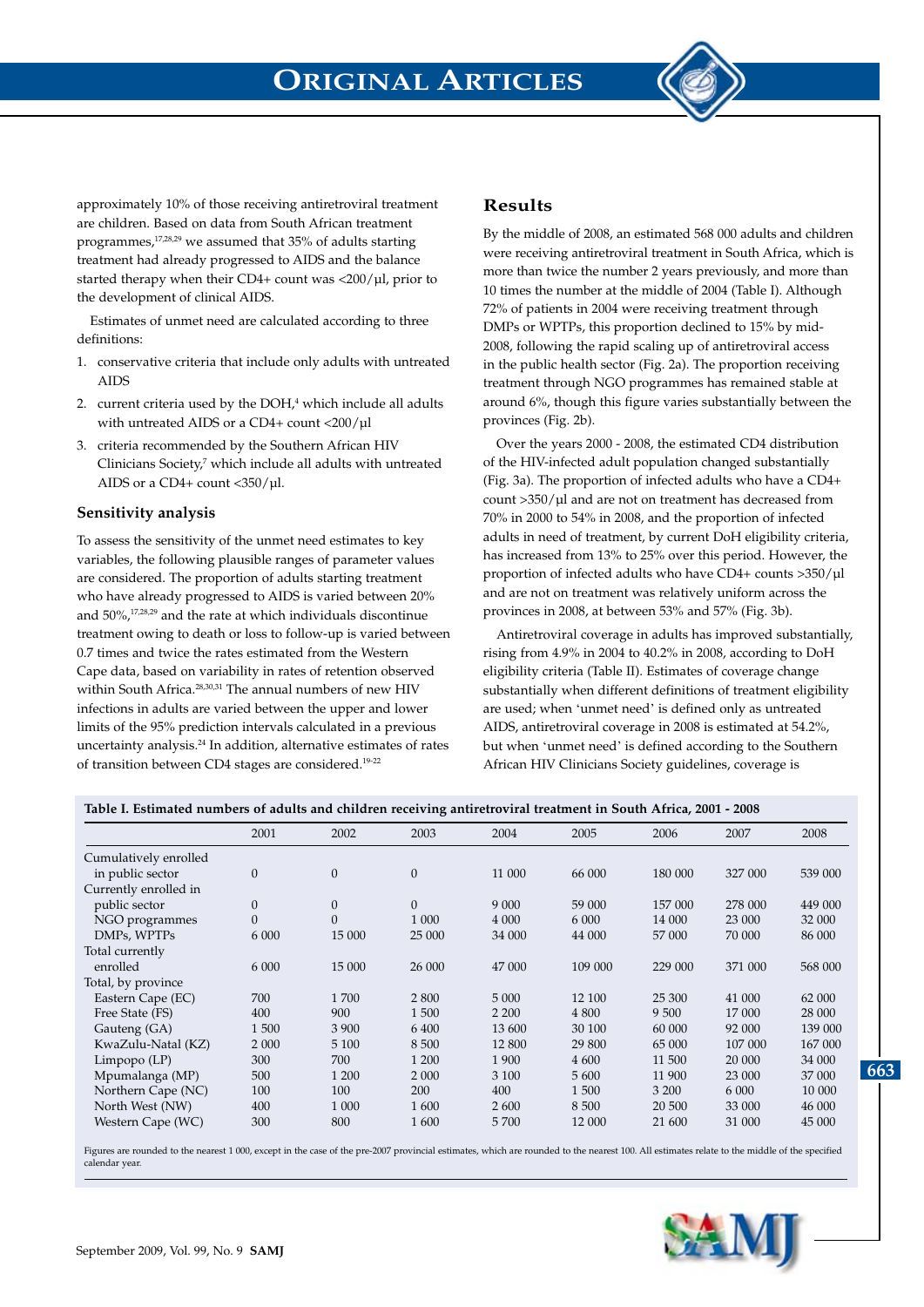

Figure 2: Proportions of adults and children treated by different providers *Fig. 2. Proportions of adults and children treated by different providers. ART = antiretroviral treatment;*  ART = antiretroviral treatment;. DMPs = disease management programmes (including workplace *DMPs = disease management programmes (including workplace treatment programmes); NGO = non*treatmental organization. Programmes (including weitermeental<br>rogrammental organization. Drogrincial abbreviations are oigen in Ta governmental organisation. Provincial abbreviations are given in Table I. All estimates relate to the middle of<br><sup>the snecified calendar year</sup> the specified calendar year.<br>.



ment. Provincial abbreviations are given in Table I. All estimates relate to the middle of the specified calendar ART = antiretroviral treatment. *year. Fig. 3. Proportions of adults in different CD4 and antiretroviral eligibility stages. ART = antiretroviral treat-*

estimated at only 22.2% (Fig. 3c). Adult antiretroviral coverage also varies greatly between provinces, ranging from 25.8% in the Free State to 71.7% in the Western Cape in 2008. Similar variability is observed when using the HIV Clinicians Society guidelines to define unmet need (Fig. 3d).

The total number of untreated adults needing antiretroviral treatment, at the middle of 2008, is estimated to be around 760 000 using the DoH eligibility criteria, 430 000 using the AIDS sick criterion, and 1.79 million using the HIV Clinicians Society criteria (Table III). These estimates of unmet need are relatively insensitive to changes in the assumed rates of retention on antiretroviral treatment and the assumed proportion of those starting treatment who have already progressed to AIDS. However, the estimates are very sensitive

to the uncertainty regarding the annual numbers of new HIV infections in South Africa; the estimated total number of untreated adults who are sick with AIDS or have a CD4+ count <200/µl changes to 480 000 and 1.01 million when the lower and upper estimates of the annual new adult HIV infections are substituted into the model. The estimates of unmet need are also quite sensitive to the choice of HIV progression parameters. Using the progression parameters estimated by Hendriks *et al*. 19 for men in Amsterdam over the 1985 - 1990 period, the unmet need reduces to 600 000, but using the progression parameters estimated by Longini *et al*. 21 for USA military personnel, the unmet need increases to 990 000.

# **Discussion**

This study demonstrates significant progress in the provision of antiretroviral treatment in South Africa, particularly after the phasing in of antiretroviral treatment in the public health sector after 2003. However, a large unmet need for antiretroviral treatment remains and, by the middle of 2008, only 40.2% of adults needing antiretroviral treatment were receiving it. A significant barrier to the expansion of the antiretroviral treatment programme is the limited number of public health facilities providing treatment and

their shortage of health workers. An urgent need therefore exists for greater decentralisation of antiretroviral treatment services<sup>32</sup> and greater recruitment and retention of health workers in the public health sector.<sup>33-36</sup> A further barrier to improving antiretroviral coverage is the high proportion of eligible individuals who are unaware of their HIV status; in the 2005 HSRC household survey, for example, only 36% of HIV-infected adults had ever been tested for HIV.<sup>37</sup> Stigma and confusion regarding the efficacy of antiretroviral treatment relative to traditional medicines are also significant factors inhibiting access to antiretroviral treatment;<sup>32</sup> leaders at all levels must present clear and consistent messages to overcome these barriers.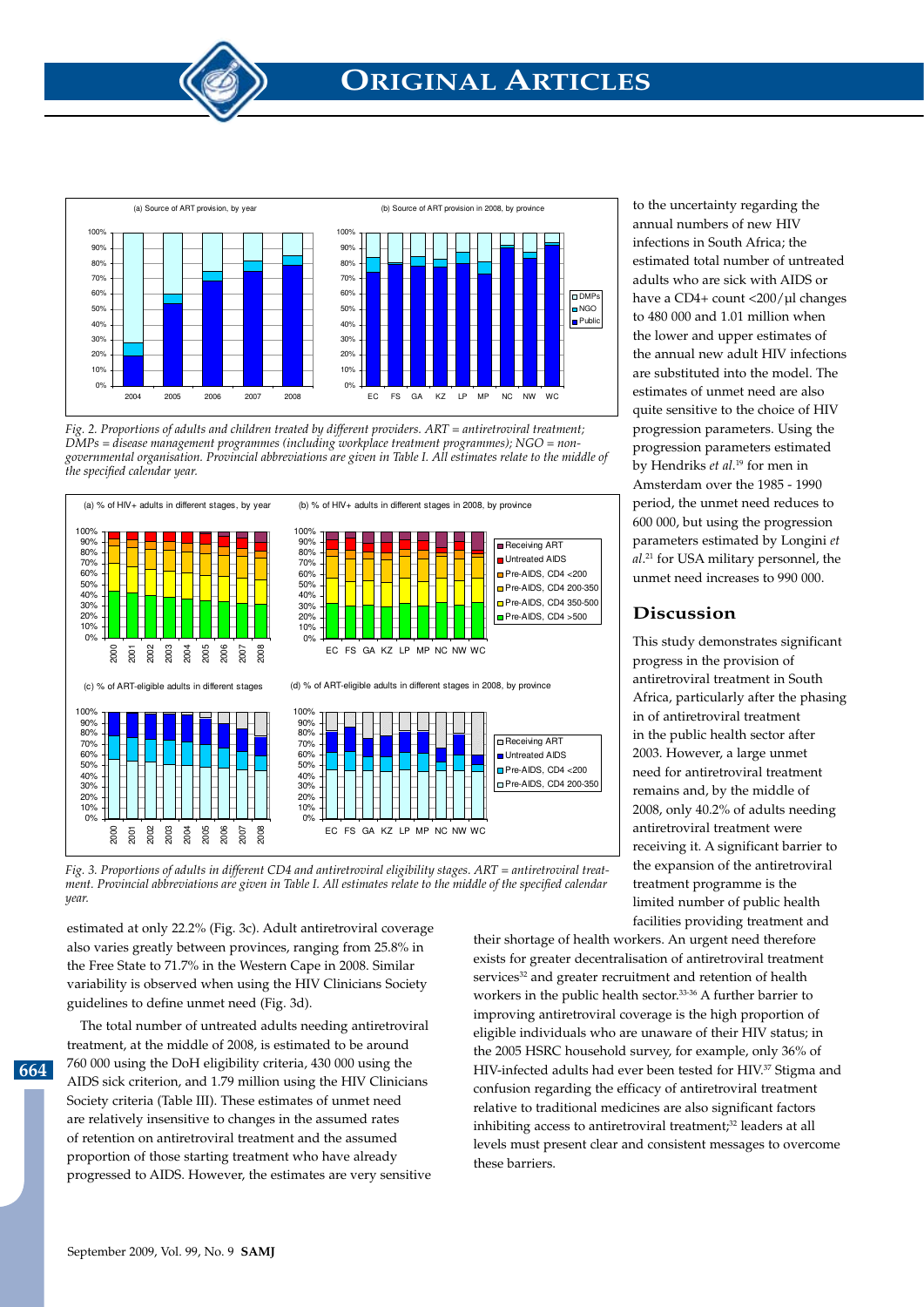

### **Table II. Estimated antiretroviral coverage in adults (%), according to different definitions of treatment eligibility**

|                              | Definition of eligibility |            |                |  |  |
|------------------------------|---------------------------|------------|----------------|--|--|
|                              | <b>AIDS</b>               | <b>DOH</b> | <b>SAHIVCS</b> |  |  |
|                              | sick                      | criteria   | criteria       |  |  |
| National estimates (by year) |                           |            |                |  |  |
| 2001                         | 1.9                       | 1.0        | 0.5            |  |  |
| 2002                         | 3.9                       | 2.1        | 1.0            |  |  |
| 2003                         | 5.6                       | 3.0        | 1.5            |  |  |
| 2004                         | 8.8                       | 4.9        | 2.4            |  |  |
| 2005                         | 17.1                      | 10.0       | 5.1            |  |  |
| 2006                         | 30.1                      | 19.1       | 10.0           |  |  |
| 2007                         | 41.6                      | 28.3       | 15.2           |  |  |
| 2008                         | 54.2                      | 40.2       | 22.2           |  |  |
| 2008 estimates (by province) |                           |            |                |  |  |
| Eastern Cape                 | 46.4                      | 32.4       | 17.5           |  |  |
| Free State                   | 38.4                      | 25.8       | 14.2           |  |  |
| Gauteng                      | 57.6                      | 43.5       | 24.0           |  |  |
| KwaZulu-Natal                | 53.3                      | 39.4       | 22.1           |  |  |
| Limpopo                      | 45.9                      | 32.2       | 17.4           |  |  |
| Mpumalanga                   | 44.6                      | 31.2       | 17.3           |  |  |
| Northern Cape                | 72.5                      | 61.1       | 33.3           |  |  |
| North West                   | 49.6                      | 35.4       | 19.6           |  |  |
| Western Cape                 | 80.9                      | 71.7       | 39.9           |  |  |

DOH = Department of Health; SAHIVCS = Southern African HIV Clinicians Society.

All estimates relate to the middle of the specified calendar year.

#### **Table III. Sensitivity analysis of the total unmet need for antiretroviral treatment in adults at the middle of 2008**

|                                                                   | Definition of eligibility |                        |                            |  |
|-------------------------------------------------------------------|---------------------------|------------------------|----------------------------|--|
|                                                                   | <b>AIDS</b><br>sick       | <b>DOH</b><br>criteria | <b>SAHIVCS</b><br>criteria |  |
| Baseline estimate                                                 | 432 000                   | 760 000                | 1795 000                   |  |
| Percentage of adults starting ART with $AIDS = 50\%$              | 417 000                   | 801 000                | 1 836 000                  |  |
| Percentage of adults starting ART with $AIDS = 20\%$              | 457 000                   | 745 000                | 1780 000                   |  |
| Rate of death/discontinuation on $ART = 0.7 \times baseline$      | 437 000                   | 773 000                | 1 808 000                  |  |
| Rate of death/discontinuation on $ART = 2 \times baseline$        | 421 000                   | 741 000                | 1 777 000                  |  |
| New adult HIV infections = lower limit of $95\%$ interval         | 278 000                   | 476 000                | 1 227 000                  |  |
| New adult HIV infections $=$ upper limit of 95% interval          | 568 000                   | 1 011 000              |                            |  |
| Alternative estimates of HIV progression parameters               |                           |                        |                            |  |
| Longini et al., USA army personnel, 1985 - 1990 <sup>22</sup>     | 580 000                   | 992 000                | 1769 000                   |  |
| Satten & Longini, men in San Francisco, 1984 - 1992 <sup>23</sup> | 403 000                   | 695 000                | 1 427 000                  |  |
| Hendriks et al., men in Amsterdam, 1984 - 1993 <sup>21</sup>      | 467 000                   | 802 000                | 1 667 000                  |  |
| Hendriks et al., men in Amsterdam, 1985 - 1990 <sup>20</sup>      | 406 000                   | 604 000                | 1 429 000                  |  |
| Hendriks et al., men in Vancouver, 1985 - 1990 <sup>20</sup>      | 478 000                   | 622 000                | 1 341 000                  |  |
| Hendriks et al., men in Vancouver, 1990 - 1996 <sup>20</sup>      | 565 000                   | 948 000                | 1 779 000                  |  |

ART = antiretroviral treatment; DOH = Department of Health; SAHIVCS = Southern African HIV Clinicians Society.

Our analysis also demonstrates significant inequality in access to antiretroviral treatment in South Africa, with coverage in mid-2008 ranging from 25.8% in the Free State to 71.7% in the Western Cape. This appears to be mostly owing to variability in the performance of the public health sector, since the provinces with the highest coverage (Western Cape and Northern Cape) have the highest proportions of patients managed in the public sector, and the provinces with

low coverage (Free State, Eastern Cape, Mpumalanga and Limpopo) have low proportions of patients managed in the public sector. The high coverage in the Western Cape and Northern Cape could also reflect their relatively low HIV prevalence.

We present a novel approach to estimating the unmet need for antiretroviral treatment. Although it is possible to conduct surveys to measure the unmet need for treatment at

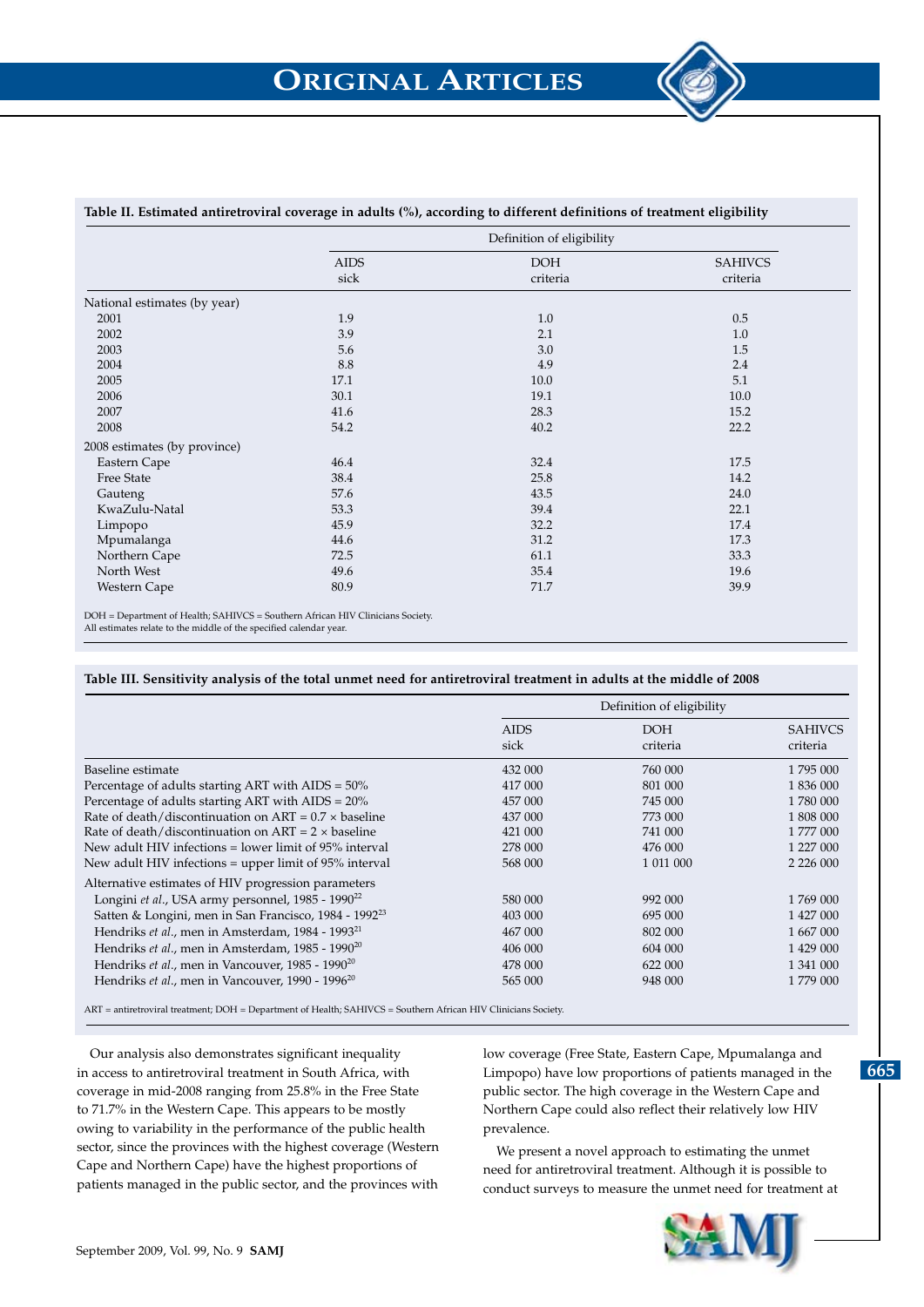

a given time,25, 38 this analysis shows that the CD4 distribution in the HIV-infected population can be expected to change substantially over time. Since it is costly to conduct surveys, mathematical models provide a simple alternative method for estimating the change in the unmet need for treatment as the epidemic progresses. The Spectrum model employed by UNAIDS, for example, estimates unmet need in adults by assuming that the CD4+ count in infected adults falls below the 350 and 200 thresholds at specified rates, based on CD4 data from Africa.<sup>39</sup> The ASSA2003 model, which is commonly used in setting antiretroviral treatment targets in South Africa, quantifies unmet need in terms of WHO clinical staging,<sup>2</sup> although this is a poor indication of unmet need according to combined CD4 and clinical criteria.<sup>38, 40-42</sup> A mathematical model proposed by Williams *et al*. 43 estimates unmet need based on local CD4 data, but does not incorporate clinical criteria. It would therefore appear that few mathematical models exist for estimating unmet need according to the combined clinical and CD4 criteria that are commonly used in defining antiretroviral eligibility.4,6,7

Although our model has the advantage of quantifying unmet need in terms of various combinations of clinical and CD4 criteria, it is, like other models,<sup>3,44</sup> parameterised using data that are not local to the setting in which the model is applied. Since distributions of CD4+ counts in HIV-negative adults and rates of CD4 decline in HIV-infected adults differ substantially between populations, $43, 45$  the HIV progression parameters that have been calculated from men in Amsterdam could be inappropriate for South Africa. We chose the progression parameters estimated from men in Amsterdam because they yielded the model results most consistent with South African data. For example, the model estimates of the proportion of untreated adults with CD4+ counts <200 (19%), 200 - 349 (20%), and 350 - 499 (25%) in 2004, are roughly consistent with the ranges measured in South African surveys between 2002 and 2005 (10 - 22%, 19 - 28% and 18 - 26% respectively).25-27 In addition, the median survival time estimated using the Amsterdam cohort data (10.8 years in the absence of highly active antiretroviral treatment) is roughly consistent with the median of 10.5 years estimated for South African gold miners aged  $25 - 34$  at the time of HIV acquisition<sup>23</sup> and the median of 10.8 years estimated for adults aged 29 at the time of HIV acquisition, based on South African mortality data and HIV prevalence data.24 This suggests that the HIV progression parameters estimated from the Amsterdam cohort serve as a reasonable approximation to those in South Africa.

**666**

A potential concern is that data on the numbers starting treatment in the public sector could be subject to significant double-counting,<sup>8</sup> and the rates of antiretroviral retention estimated from the Western Cape public health sector<sup>11</sup> might not be applicable to other provinces. However, the estimates of numbers currently receiving antiretroviral treatment in the public health sector (Table I) are consistent with unpublished

public sector drug distribution estimates produced by Aspen Pharmacare, which suggests that bias owing to doublecounting and inter-provincial differences in antiretroviral retention is not substantial. Another limitation is the absence of data from some of the smaller DMPs and from individuals paying for their own treatment outside of DMPs,<sup>15</sup> which may result in some under-estimation of antiretroviral coverage. Further work is needed to explore definitions of antiretroviral coverage other than the standard UNAIDS/UNGASS indicator, e.g. the proportion of newly eligible individuals in a given year who start treatment. Such measures may provide a more accurate indicator of recent programme performance, as they are not affected by the numbers of patients enrolled in the past. Further work is also required to produce separate estimates of antiretroviral coverage in men and women and to develop a separate model for estimating antiretroviral coverage in children.

We thank the many DMPs and NGOs that provided data from their programmes, and Andrew Boulle for providing helpful comments on an earlier version of this paper.

#### **References**

- 1. Statistics South Africa. *Mortality and causes of death in South Africa, 2006: Findings from death*  notification. Pretoria: Statistics South Africa, 2008. http://www.statssa.gov.za (a October 2008).
- 2. Johnson LF, Dorrington RE. Modelling the demographic impact of HIV/AIDS in South Africa and the likely impact of interventions. *Demographic Research* 2006; 14: 541-574.
- 3. Walensky RP, Wood R, Weinstein MC, *et al*. Scaling up antiretroviral therapy in South Africa: the impact of speed on survival. *J Infect Dis* 2008; 197(9): 1324-1332.
- 4. Department of Health. *Operational Plan for Comprehensive HIV and AIDS Care, Management and Treatment for South Africa*. Pretoria: Department of Health, 2003. www.info.gov.za/ otherdocs/2003/aidsplan.pdf (accessed 28 November 2003).
- 5. Dorrington RE, Johnson LF, Bradshaw D, Daniel T. *The Demographic Impact of HIV/AIDS in South Africa. National and Provincial Indicators for 2006*. Cape Town: Centre for Actuarial Research, South African Medical Research Council and Actuarial Society of South Africa, 2006. http://www.commerce.uct.ac.za/care (accessed 6 Dec 2006).
- 6. World Health Organization. *Scaling Up Antiretroviral Therapy in Resource-Limited Settings: Treatment Guidelines for a Public Health Approach (2003 revision)*. Geneva: WHO, 2004. http:// www.who.int/hiv/pub/prev\_care/en/arvrevision2003en.pdf (accessed 13 September 2004).
- 7. Southern African HIV Clinicians Society. Antiretroviral therapy in adults. *South African Journal of HIV Medicine* 2008; 9(1): 18-31.
- 8. Boerma JT, Stanecki KA, Newell ML, *et al.* Monitoring the scale-up of antiretroviral therapy programmes: methods to estimate coverage. *Bull WHO* 2006; 84(2): 145-50. 9. UNAIDS. *2008 Report on the Global AIDS Epidemic*. Geneva: WHO, 2008.
- 10. Department of Health. *National Comprehensive HIV and AIDS Plan Statistics; 2006*. Available: http://www.doh.gov.za/docs/statistics-f.html (accessed 1 December 2006).
- 11. Boulle A, Bock P, Osler M, *et al*. Antiretroviral therapy and early mortality in South Africa. *Bull WHO* 2008; 86(9): 678-687.
- 12. Regensberg LD, Hislop MS. A report back on more than four years of HIV/AIDS disease management in southern Africa. *South African Journal of HIV Medicine* 2003; 4(1): 7-10.
- 13. Stein A, McLeod H, Achmat Z. *The Cover Provided for HIV/AIDS Benefits in Medical Schemes in 2002*. Cape Town: Centre for Actuarial Research, University of Cape Town, 2002.
- 14. Poole C, Stewart R. *Public Sector HAART Projects a Summary Report*. Durban: Health Systems Trust, 2004.
- 15. Johnson LF, McLeod HD. Steady growth in antiretroviral treatment provision by disease management and community treatment programmes. *S Afr Med J* 2007; 97(5): 358-359. 16. Nachega JB, Hislop M, Dowdy DW, *et al*. Adherence to highly active antiretroviral therapy
- assessed by pharmacy claims predicts survival in HIV-infected South African adults. *J Acquir Immun Defic Syndr* 2006; 43(1): 78-84.
- 17. Charalambous S, Innes C, Muirhead D, *et al*. Evaluation of a workplace HIV treatment programme in South Africa. *AIDS* 2007; 21 (Suppl 3): S73-78.
- Department of Health. *South Africa Demographic and Health Survey 2003: Prelimin* Pretoria: Department of Health, 2004. http://www.doh.gov.za/docs (accessed 12 November 2008).
- 19. Hendriks JC, Craib KJ, Veugelers PJ, et al. Secular trends in the survival of HIV-infected homosexual men in Amsterdam and Vancouver estimated from a death-included CD4-staged Markov model. *Int J Epidemiol* 2000; 29(3):565-72.